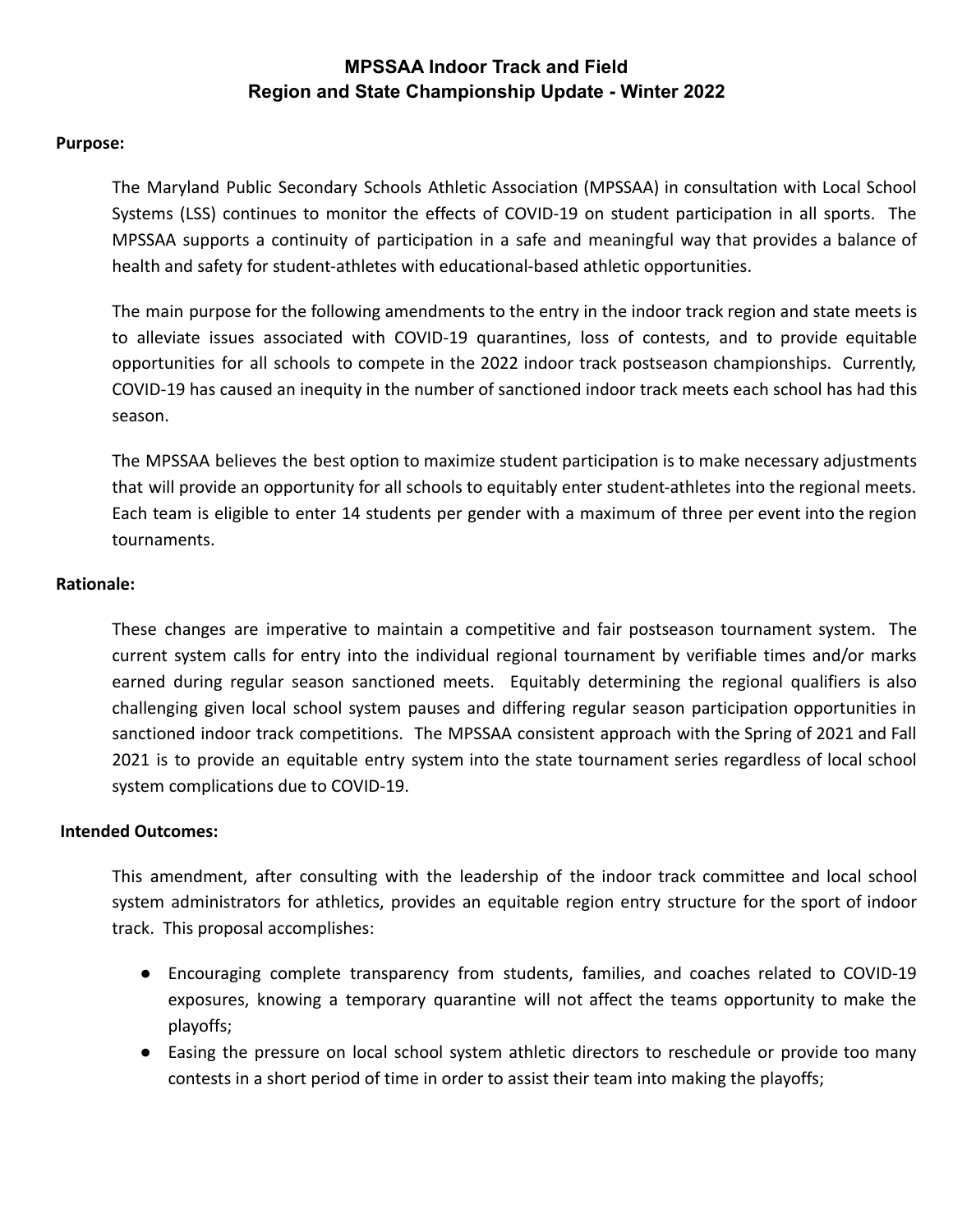- Ensuring school teams have meaningful seasonal opportunities, especially if seasonal quarantines or pauses disrupts their season;
- Providing additional participation opportunities to students who may lose meets this year or did not have a season in 2021.

#### **I. REGION MEET**

- A. Meet Organization
	- 1. Any team that makes formal application on athletic.net by the established deadline will be entered into the meet.
	- **2. Teams are allotted 14 entries per gender, with a maximum of 3 per event. Also, each team is allotted 1 relay team entry per relay event. Teams may declare 5 names for the relay; only athletes entered into the meet are eligible for relays.**
	- 3. An athlete may participate in a maximum of four events.
	- 4. Athletes will be randomly seeded for placement in each event.
	- 5. You may make revisions until the *Penalty Deadline Date* established for your meet.
	- 6. A virtual meeting will be set up for region meet directors to review the entry procedures.
	- 7. The following online method for entry must be used for regional entries. Please follow these directions for submitting entries.
		- a) Go to [<www.athletic.net>,](http://www.athletic.net/) the site hosting the online entry process.
		- b) Log in to your coach account.
		- c) Your region meet should appear on your team's season calendar. Select the meet and then click the "Register Athletes" button.
		- d) You may choose to complete entries "by event" or "by athlete."
		- e) Enter/confirm your contact info and select the gender(s) in which you wish to complete entries for and then click Enter Team.
		- f) You are now able to enter athletes in events for the region meet.
		- g) After completing entries, print a confirmation copy of your entries by clicking on the print confirmation link at the top of your entry summary. The coach must bring a copy of this entry confir- mation to the region meet.
		- h) Detailed entry instructions can be found at <https://support.athletic.net/article/z11f8f1jja-sub- mitting-entries-for-a-meet>
		- i) Additional help topics can be found at <https://support.athletic.net/category/ipfmxavxq2-team- management>
	- 8. The region meet director and the meet administrator are the only other individuals who will have access to team information.
	- 9. Meets shall be organized and structured in a uniform way—entry on the basis of seeding, placement in lanes, etc.
	- 10. Starting blocks will be provided in the 55m and 55m high hurdle trials.
	- 11. Region meets will be held at the Baltimore 5th Regiment Armory (219 West Hoffman Street, Baltimore, MD 21201), Worcester County Recreation Center (6030 Public Landing Rd, Snow Hill, MD 21863) and the Hagerstown Community College (11400 Robinwood Drive, Hagerstown, Maryland, 21742).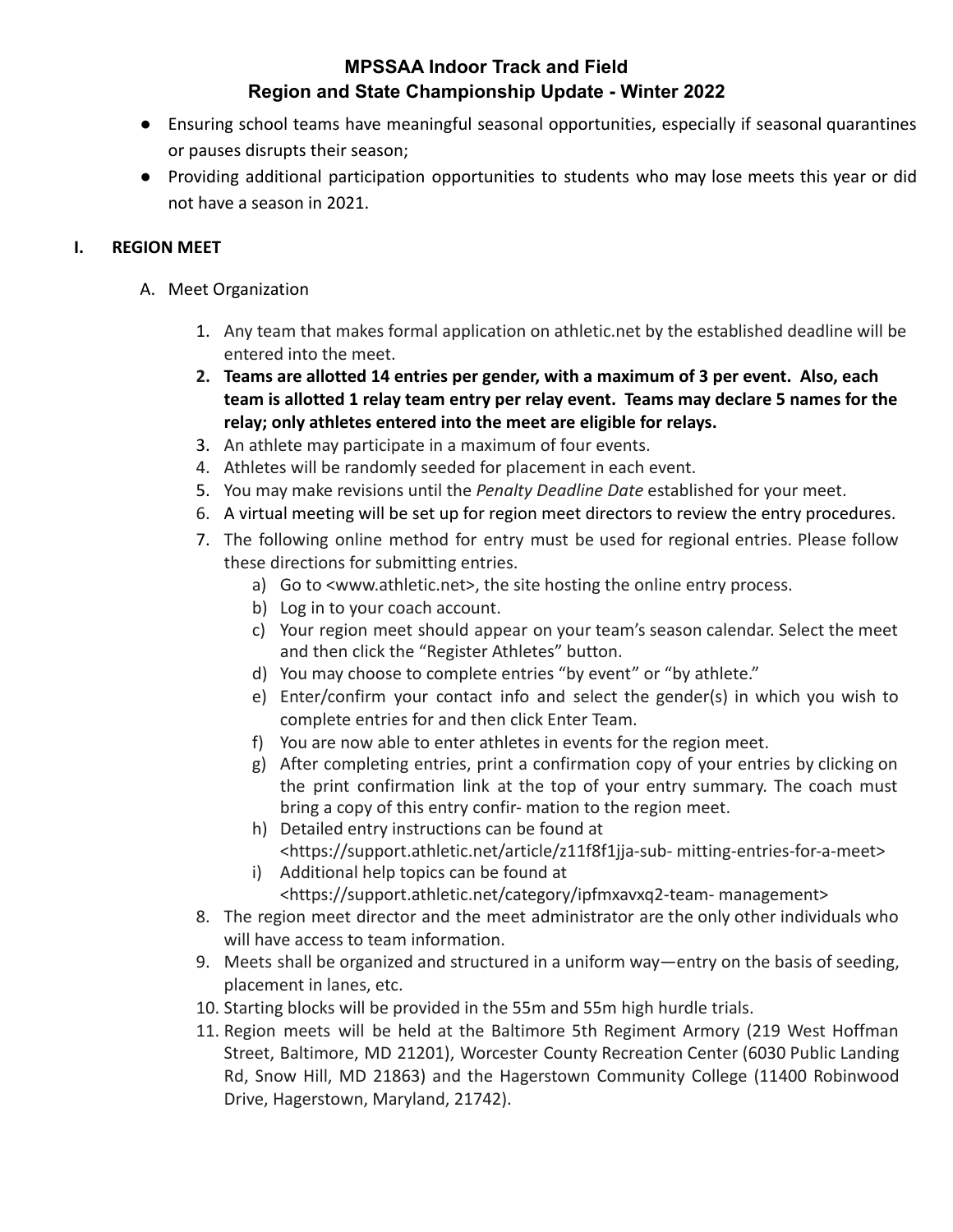- 12. For meets at the **Baltimore Armory** the following organizational procedures shall be followed *(Please see the memo at the end of this document for entry and bag check procedures)*
	- a) Teams are not permitted in the Armory before 3 PM. Athletes are restricted to the main floor only. The balconies and basement are off-limits at all times.
	- b) Masks shall be worn unless competing in an event or in the bullpen prior to stepping on the track.
	- c) All coaches and officials are required to wear a mask.
	- d) There will be **no spectators**.
	- e) Only student-athletes who are competing, or are listed on the relay card, will be allowed into the facility.
	- f) Only coaches who are contracted through the local school system, and whose names were submitted to the track and field committee by your supervisors, will be permitted to enter the facility. No additional staff will be allowed into these meets.
	- g) School buses are to drop students/coaches off at entrance and proceed to find street parking.
	- h) All running events will begin at 4:00 PM.
	- i) Where space is limited, the high jump and shot put events will be suspended during the dash and hurdle events.
	- j) Dressing facilities are not available. Athletes should come dressed to participate.
	- k) Tentative recommended number of participants per section in distance events: 800 (9); 1600 (12); 3200 (18), 4x800 Relay (9). *Games Committee has authority to change these numbers*.
	- l) The lane order for seeding the 300m, 500m, 4x200mR, and 4x400mR shall be 3-2-4-1.
	- m) There will be no concessions. Vending machines are available.
	- n) Meet directors shall meet with all teams and coaches prior to the start of competition to emphasize the importance of following the policies and restrictions of the National Guard administration as well as those of meet management.
	- o) No one should remove equipment or materials or deface property in the meet facility.
	- p) Coaches shall see their team areas are clean prior to departure from the meet site.
	- q) The only markings on the Armory floor shall be with tape approved by meet management.
	- r) **No spikes are permitted**.
	- s) All pole vault competitors will weigh in immediately on entering the Armory (3-3:45 PM). Boys will be weighed in first, followed by girls. Boys competition will begin at 3:45 PM.
	- t) ALL ADULTS entering the Armory must present government-issued identification.
	- u) No athletes are permitted outside during meets at the Fifth Regiment Armory.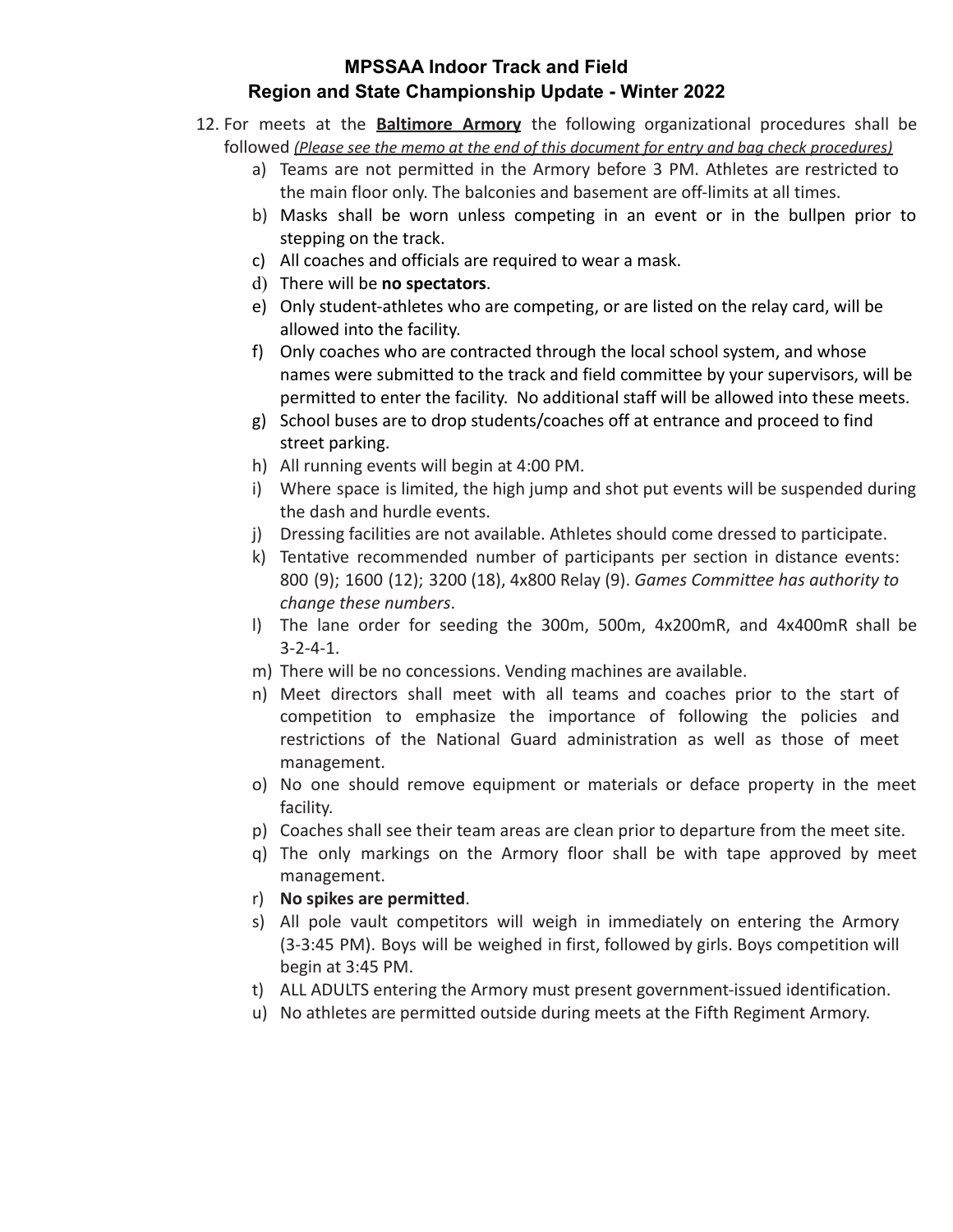- 13. For meets at the **Worcester County Recreation Center**, the following organizational procedures shall be followed: *(Please see the memo at the end of this document for competition considerations)*
	- a) **No spikes are permitted.** Athletes may wear their shoes, but all spikes must be removed. Any violations will warrant immediate disqualification.
	- b) Teams will have assigned seating areas on the perimeter of the infield. Team areas are the only space where electronic devices will be permitted. Athletes should not have their cell phones or headphones elsewhere in the facility.
	- c) Masks shall be worn unless competing in an event or in the bullpen prior to stepping on the track.
	- d) All coaches and officials are required to wear a mask.
	- e) Only student-athletes who are competing, or are listed on the relay card, will be allowed into the facility.
	- f) Only coaches who are contracted through the local school system, and whose names were submitted to the track and field committee by your supervisors, will be permitted to enter the facility. No additional staff will be allowed into these meets.
	- g) There will be **no spectators**.
	- h) Bathrooms and concessions are located in the lobby. Athletes should only enter and exit the track area via the doors closest to the 55m start. No other outside entrance/exit doors should be utilized.
	- i) The pole vault, high jump and shot put are contested in the middle of the infield which is considered a "competition area". Cones and barriers will be in place however, special precaution should be taken when traveling across this space.
	- j) Trash cans are placed throughout, team areas need to be kept clean and athletes in the jumps should remove any tape on the floor used during competition.
	- k) Coaches shall see their team areas are clean prior to departure from the meet site.
	- l) There are no changing/lockers in the facility, athletes should come dressed to compete.
	- m) Full concession stand is available at the facility.
	- n) Starting blocks will be provided.
	- o) Shots will be provided.
- 14. For meets at **Hagerstown Community College**, the following organizational procedures shall be followed:
	- a) **No spikes permitted**. Shoes with hard plastic spike plates are also not permitted.
	- b) Blocks will only be provided for the 55m dash and 55m HH events.
	- c) Masks shall be worn unless competing in an event or in the bullpen prior to stepping on the track.
	- d) All coaches and officials are required to wear a mask.
	- e) Only student-athletes who are competing, or are listed on the relay card, will be allowed into the facility.
	- f) Only coaches who are contracted through the local school system, and whose names were submitted to the track and field committee by your supervisors, will be permitted to enter the facility. No additional staff will be allowed into these meets.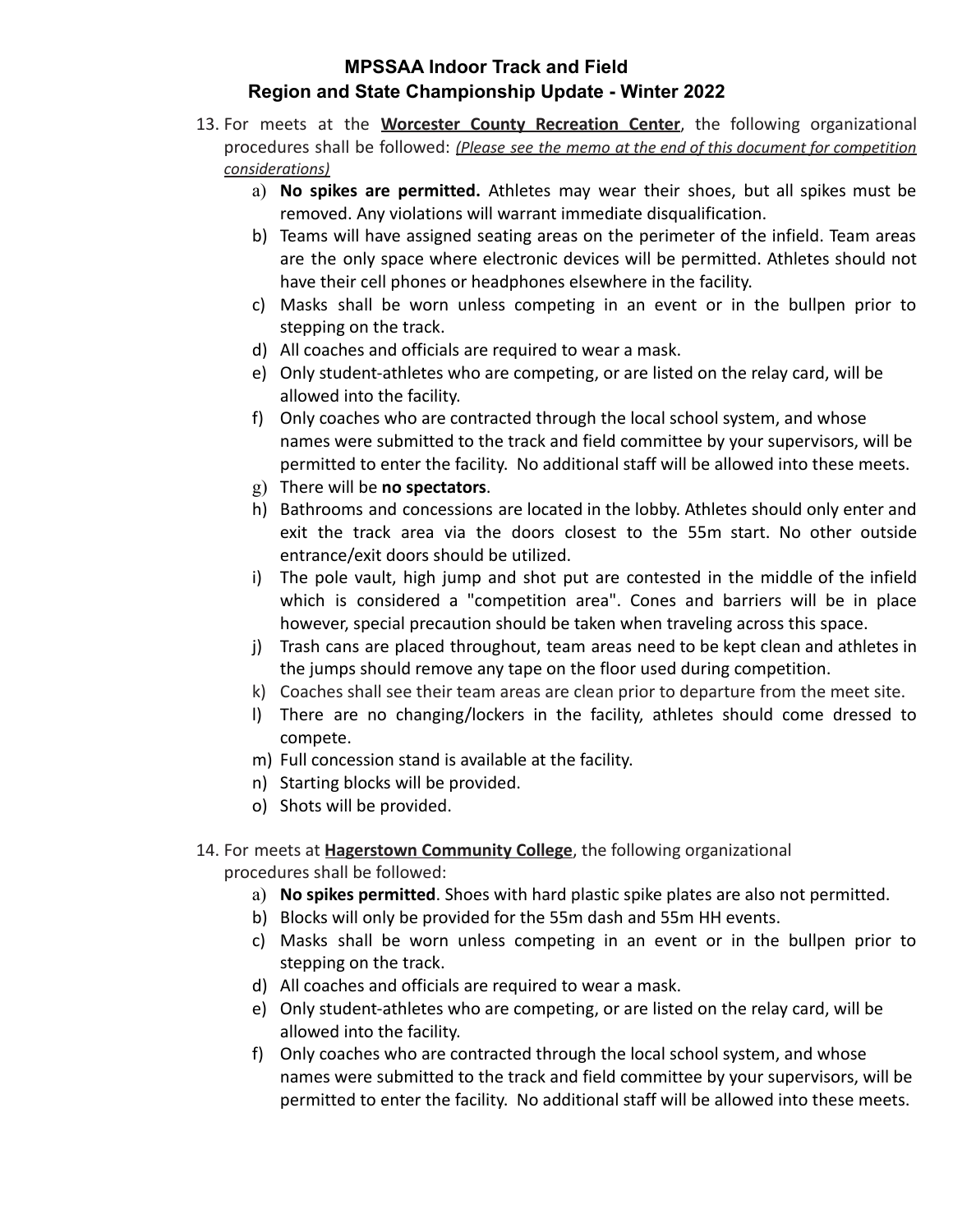# **MPSSAA Indoor Track and Field**

#### **Region and State Championship Update - Winter 2022**

- g) Buses are to drop off in front of the facility and park in the large lot next to the building.
- h) Upon arrival, all teams must remain in the lobby area until the track is open for teams to enter.
- i) Athletes are allowed to warm up outside but must have a coach with them
- j) Athletes may warm up in the back hallway (behind the starting line) but hurdles are NOT allowed in the hallway.
- k) Coaches shall see their team areas are clean prior to departure from the meet site.
- l) Concession stand is available. All food and drink are to be consumed in the lobby area.
- m) The upstairs of the facility is off-limits at all times.
- n) Spectators **are** permitted. Spectators are required to wear a mask at all times.
- o) Individuals 7 years of age and older will be charged an admission of \$6.

#### B. Playing Rules

- 1. The team or individual contestants must be accompanied to the meet by the coach or a designated representative.
- 2. The first four scorers in each event will automatically advance to the state meet. If a tie occurs for fourth place, all tied competitors shall advance. Coaches should notify the region meet director at the region meet, or by 24 hours after the completion of the final region meet in your classification, of their intent to scratch any individual qualifier.
- 3. Order of track events girls will precede boys in all final running events, except where noted:

| 1) 55m HH Semis B,G | 5) 1600m        | 9) 55m Final     | 13) Break for Cleanup |
|---------------------|-----------------|------------------|-----------------------|
| 2) 55m Semis B,G    | 6) 500m         | 10) 3200m (B)    | 14) 4x400m Relay      |
| 3) 4x800m Relay     | 7) 55m HH Final | 11) 4x200m Relay |                       |
| 4) 300m             | 8) 3200m (G)    | 12) 800m         |                       |

- a) Only two rounds of 55m or 55m HH will be run. Heat winners plus next fastest times will advance to finals. In addition, any athlete that achieves the state automatic qualifying mark in the preliminary heats, will advance to the region meet final heat(s).
- b) If the venue has less than eight lanes the top-8 will compete in a two heat final in the 55m and 55m HH. If a two heat final in the 55m and 55m HH must be run, one section shall contain the maximum number of athletes that the track permits while the other section must contain a minimum of two athletes. Heat winners will be seeded first and the remaining athletes will be seeded on time.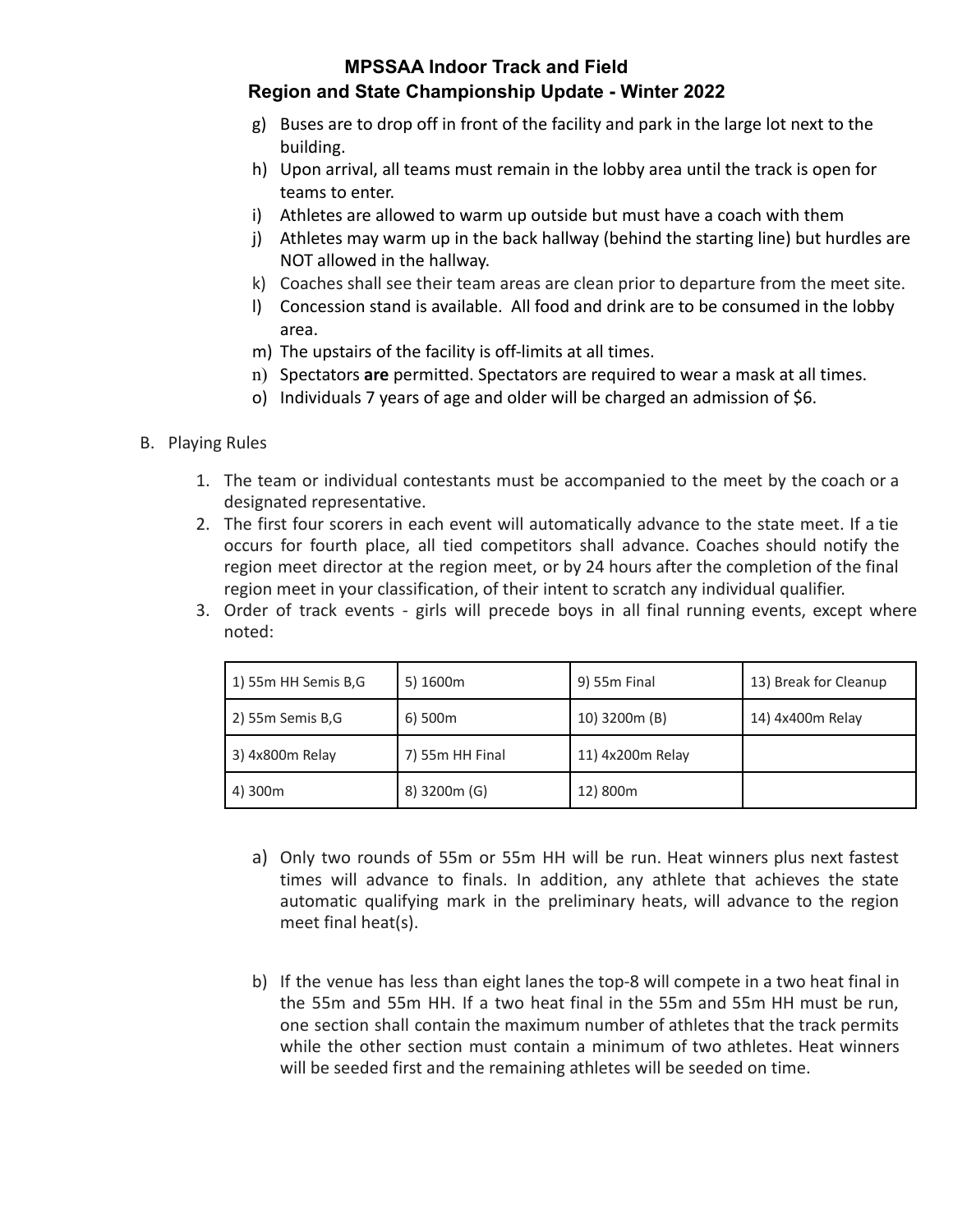- 4. The Meet Director will set the opening minimum height for the pole vault and high jump events for the regional meet.
- C. General Policies
	- 1. A plaque will be awarded to the first place team. The meet will be scored for the top-eight in each event and ribbons will be awarded to the top-eight finishers in each event.
	- 2. The track and the infield are restricted areas and open only to meet officials and competitors in uniform.
		- a) Penalty for coaches in violation: disqualification of their athlete(s) from the contested event.
		- b) Violators will be asked to leave the facility.

#### **II. STATE MEET**

- A. Meet Organization
	- 1. Region meet directors shall submit a back-up copy of the completed Hy-Tek meet file electronically to Gerard Filosa (gerardfilosa06@gmail.com) immediately following the conclusion of their meet.
	- 2. Region meet champions will be placed as the top seeds in each event contested in sections. *Class 3A remaining qualifiers will be based on performance, regardless of region. Class 1A, 2A, and 4A will seed by the top two places, then time.*
	- 3. The 2022 Championships will be held between Wednesday, February 16 and Tuesday, February 22 (excluding Feb. 19th and 20th) at the 5th Regiment Baltimore Armory, Baltimore, MD. All state championship meets begin at 4 PM. The MPSSAA will set the final state meet schedule after assessing any implications of inclement weather.
		- a) Please see the Baltimore Armory Organizational Procedures under the Region Meet section.
		- b) Teams may not enter the Armory until 3 PM.
		- c) School buses are to drop students/coaches off at entrance and proceed to find street parking.
		- d) Masks shall be worn unless competing in an event or in the bullpen prior to stepping on the track.
		- e) All coaches and officials are required to wear a mask.
		- f) Only student-athletes who are competing, or are listed on the relay card, will be allowed into the facility.
		- g) Only coaches who are contracted through the local school system, and whose names were submitted to the track and field committee by your supervisors, will be permitted to enter the facility. No additional staff will be allowed into these meets.
		- h) There will be **no spectators**.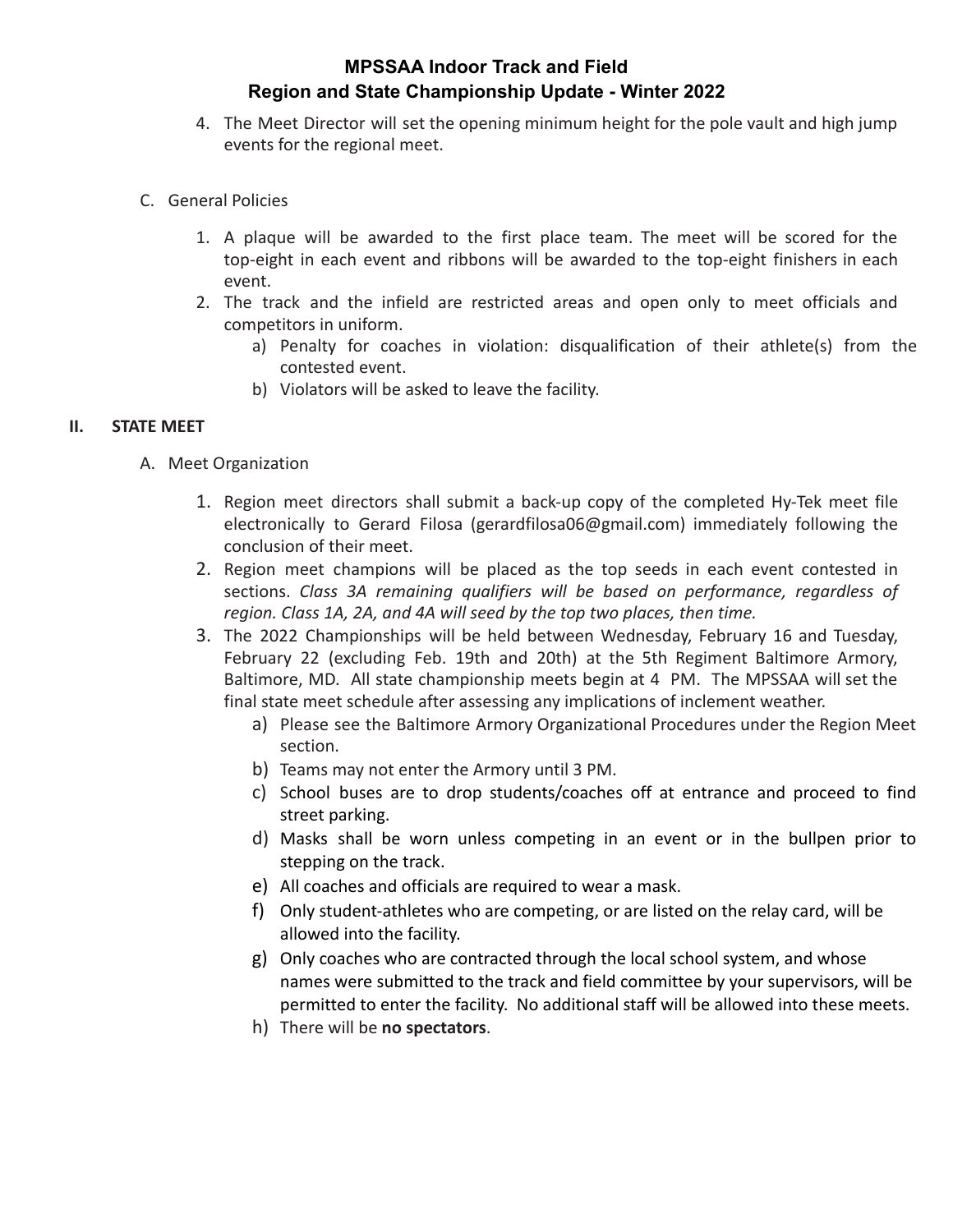- B. Playing Rules
	- 1. Order of running events

| 1) 55m HH Semifinals - B,G   | 5) 1600m Final - G, B  | 9) 55m Final - G, B                                    |
|------------------------------|------------------------|--------------------------------------------------------|
| 2) 55m Semifinals - B,G      | 6) 500m Final - G, B   | 10) 3200m Final - B                                    |
| 3) 4x800m Relay Final - G, B | 7) 55m HH Final - G, B | 11) 4x200m Relay Final - G, B                          |
| 4) 300m Final - G, B         | 8) 3200m Final - G     | 12) 800m Final - G, B<br>13) 4x400m Relay Final - G, B |

2. Order of field events

| <b>SHOT PUT</b> | <b>HIGH JUMP</b> | <b>POLE VAULT</b> |
|-----------------|------------------|-------------------|
| Girls           | Girls            | <b>Boys</b>       |
| <b>Boys</b>     | Boys             | Girls             |

- 3. Pole vaulting will begin promptly at 3:45 PM
- 4. The only markings on the Armory floor shall be with tape approved by meet management.
- 5. **No spikes are permitted**.
- 6. Opening heights in the field events will be determined by the Games Committee at the state seeding meeting, based on the entries received.
- 7. Shots used in competition will be weighed in and remain until the completion of the event.
- 8. A competitor who is not ready to perform when called by the official will be charged with a trial in the field events and could be disqualified in a running event.
- 9. A competitor must notify the official when leaving one event after being called for competition in an- other event.
- 10. Eight places will be scored in the State meet.
- C. General Policies
	- 1. Plaques will be awarded to the first and second place teams. Medals will be presented to the first three finishers in all events and ribbons to those placing fourth through eighth.
	- 2. The track and the infield are restricted areas and open only to meet officials and competitors in uni- form.
		- a) Penalty for coaches in violation: disqualification of their athlete(s) from the contested event.
		- b) Violators will be asked to leave the facility.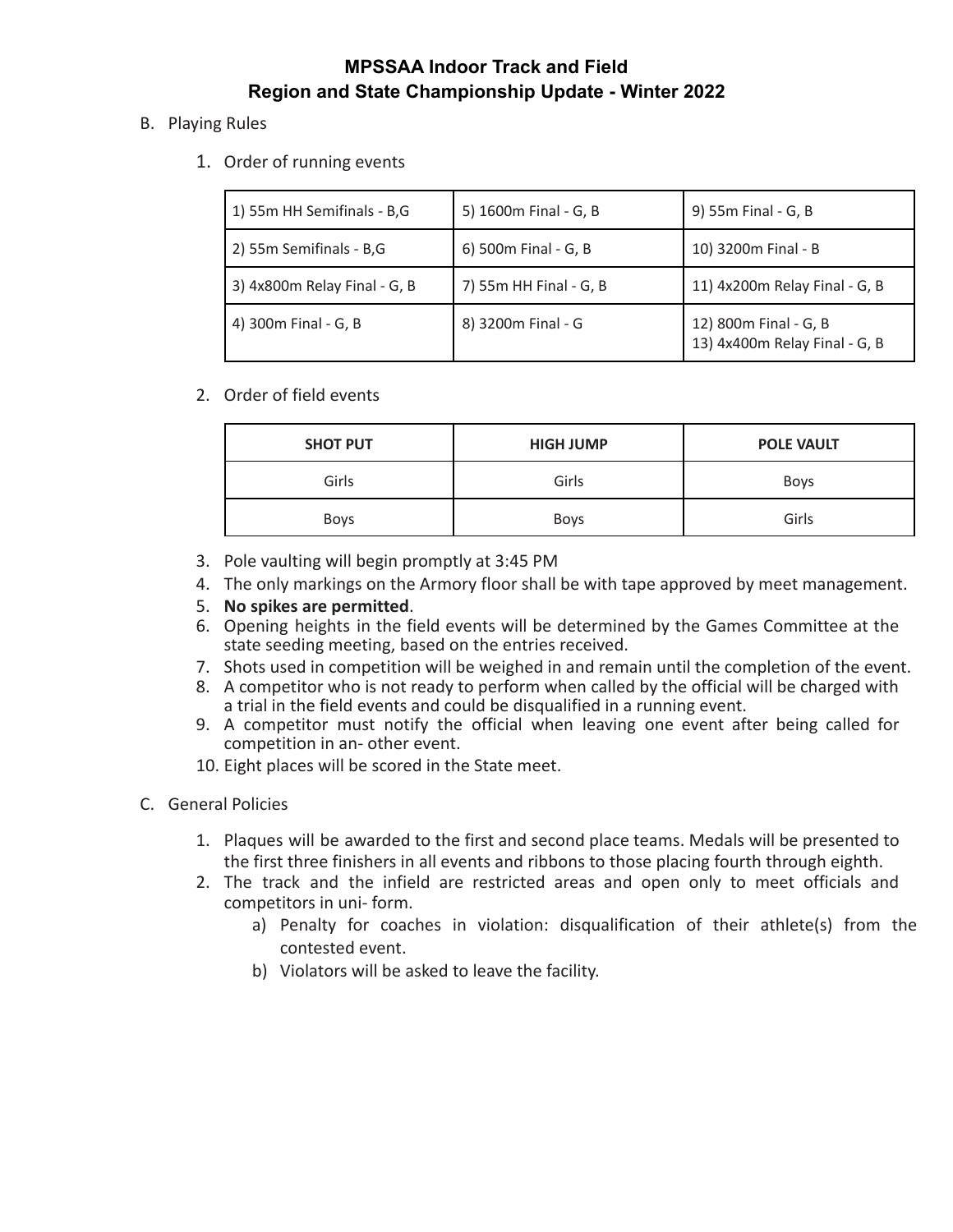### **III. REGION MEET SCHEDULE**

| 1A West                                                                                                                                                       | <b>1A Central</b>                                                                                                                                          | 1A East                                                                                                                                                                                    |
|---------------------------------------------------------------------------------------------------------------------------------------------------------------|------------------------------------------------------------------------------------------------------------------------------------------------------------|--------------------------------------------------------------------------------------------------------------------------------------------------------------------------------------------|
| <b>Hagerstown CC</b>                                                                                                                                          | <b>Baltimore Armory</b>                                                                                                                                    | <b>Worcester Recreation Center</b>                                                                                                                                                         |
| February 5 (1:45 p.m.)                                                                                                                                        | February 15 (4:00 p.m.)                                                                                                                                    | February 16 (2:30 p.m.)                                                                                                                                                                    |
| Entry Deadline January 31<br>Deadline<br>Penalty<br>February 2<br>Coaches Meeting 1:15 p.m.<br>Meet Director Becky Ward<br>Official Assignments Becky<br>Ward | Entry DeadlineFebruary 8<br>Penalty DeadlineFebruary 10<br>Coaches Meeting3:30 p.m.<br>Meet DirectorGerard Filosa<br>Official<br>AssignmentsBrad<br>Duvall | Entry Deadline February 9<br>Penalty Deadline February<br>11<br>Coaches Meeting 2:00 p.m.<br>Meet<br>DirectorDavid<br>Dodson<br>SchoolStephen Dectur<br>Official AssignmentsDavid Dodson   |
| 2A West                                                                                                                                                       | <b>2A Central Baltimore</b>                                                                                                                                | 2A East                                                                                                                                                                                    |
| <b>Hagerstown CC</b>                                                                                                                                          | <b>Armory</b>                                                                                                                                              | <b>Worcester Recreation Center</b>                                                                                                                                                         |
| February 5 (5:00 p.m.)                                                                                                                                        | February 7 (4:00 p.m.)                                                                                                                                     | February 9 (2:30 p.m.)                                                                                                                                                                     |
| Entry Deadline January 31<br>Penalty Deadline February 2<br>Coaches Meeting 4:30 p.m.<br>Meet Director Becky Ward<br>Official<br>Assignments<br>Becky<br>Ward | Entry DeadlineFebruary 1<br>Penalty DeadlineFebruary 3<br>Coaches Meeting3:30 p.m.<br>Meet DirectorBrad Duvall<br>Official AssignmentsBrad Duvall          | Entry Deadline February 2<br>Penalty<br>DeadlineFebruary<br>4<br>Coaches Meeting 2:00 p.m.<br>Meet DirectorDavid Dodson<br>SchoolStephen Decatur<br>Official<br>AssignmentsDavid<br>Dodson |
| <b>3A West Baltimore</b>                                                                                                                                      | <b>3A Central Baltimore</b>                                                                                                                                | <b>3A East</b>                                                                                                                                                                             |
| <b>Armory</b>                                                                                                                                                 | <b>Armory</b>                                                                                                                                              | <b>Baltimore Armory</b>                                                                                                                                                                    |
| February 10 (4:00 p.m.)                                                                                                                                       | February 9 (4:00 p.m.)                                                                                                                                     | February 8 (4:00 p.m.)                                                                                                                                                                     |
| Entry Deadline February 3<br>Penalty Deadline February 5<br>Coaches Meeting 3:30 p.m.<br>Meet DirectorRonnie Beard<br>Official AssignmentsBrad Duvall         | Entry DeadlineFebruary 2<br>Penalty DeadlineFebruary 4<br>Coaches Meeting3:30 p.m.<br>Meet DirectorBrad Duvall<br>Official Assignments Brad Duvall         | Entry Deadline February 1<br>Penalty Deadline February 3<br>Coaches Meeting3:30 p.m.<br>Meet DirectorPhilip Rogers<br>Official<br>AssignmentsBrad<br>Duvall                                |
| 4A West                                                                                                                                                       | <b>4A Central</b>                                                                                                                                          | <b>4A East</b>                                                                                                                                                                             |
| <b>Hagerstown CC</b>                                                                                                                                          | <b>Baltimore Armory</b>                                                                                                                                    | <b>Baltimore Armor</b>                                                                                                                                                                     |
| February 11 (4:00 p.m.)                                                                                                                                       | February 14 (4:00 p.m.)                                                                                                                                    | February 11 (4:00 p.m.)                                                                                                                                                                    |
| Entry DeadlineFebruary 3<br>Penalty DeadlineFebruary 5<br>Coaches Meeting3:30 p.m.<br>Meet Director Eric DaSilva                                              | Entry DeadlineFebruary 2<br>Penalty DeadlineFebruary 4<br>Coaches Meeting3:30 p.m.<br>Meet Director Kenneth Washington<br>SchoolNorthwestern-PG            | Entry Deadline February 1<br>Penalty Deadline February 3<br>Coaches Meeting3:30 p.m.<br>Meet DirectorBrianna Bostic                                                                        |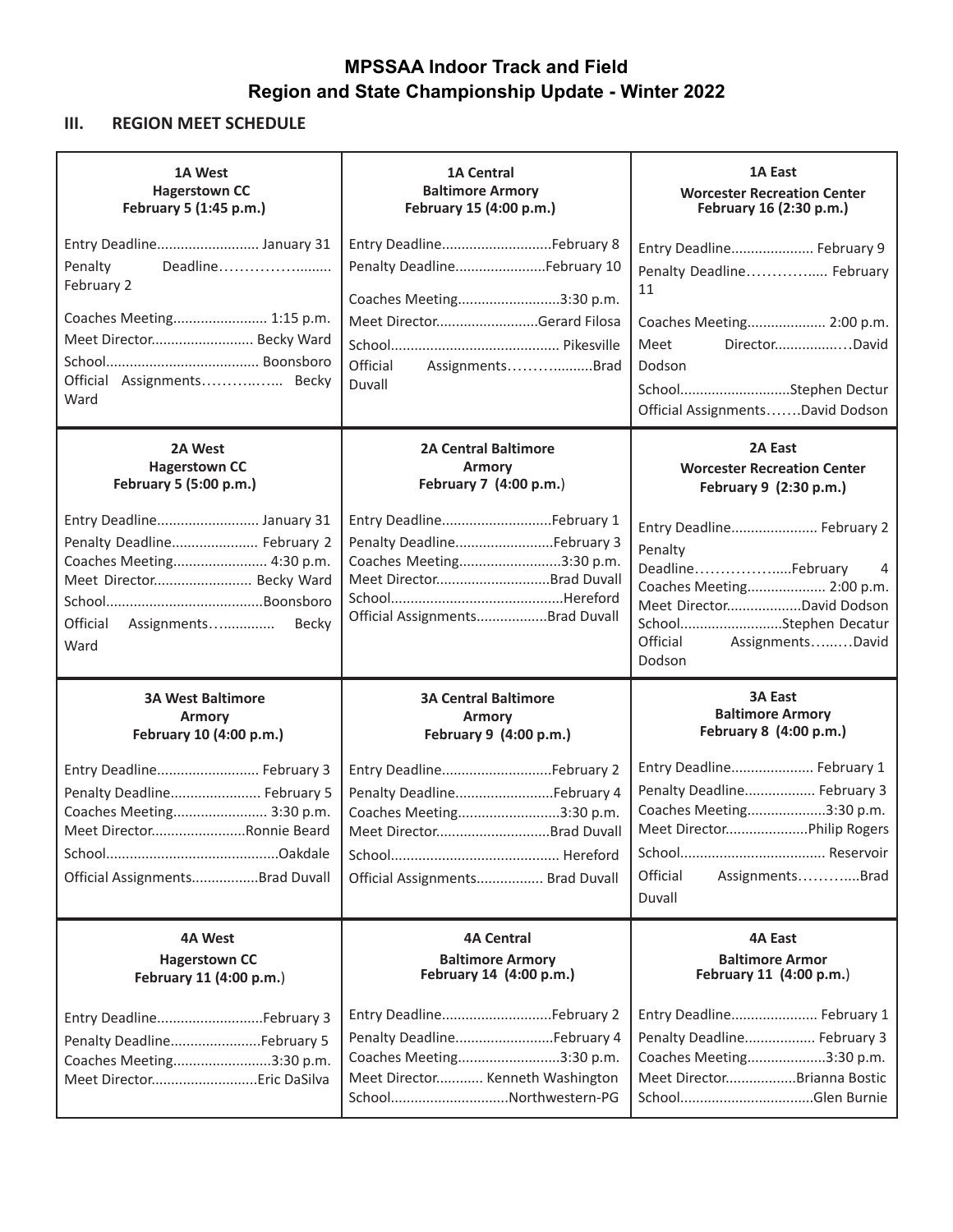| Official AssignmentsBecky Ward |  |
|--------------------------------|--|

# **5th Regiment BaltimoreArmory Entry Procedures and Bag Checks**

As many of you are aware the 5th Regiment Armory has procedures regarding bag checks and entry procedures into the armory due to safety concerns. In order to assist the armory with providing safety for their facility while trying to get our events started on time we will be following the procedures below to make this joint venture successful for everyone. At this time we are asking Athletic Directors and Region Meet Directors to ensure that coaches are assisting with these procedures.

- 1. Masking is required by coaches and staff at all times. Student-athletes may remove their masks only when competing in their events but must have them on at all other times.
- 2. Coaches are to check their student athlete's bags prior to getting off the bus and arriving at the armory.
- 3. Coaches are to encourage student athletes to pack lightly and leave as much as possible at the school or on the bus.
- 4. Coaches will be responsible for making sure that their student athletes do not bring items from the restricted list. (See Below)
- 5. Coaches are required to bring team entries from Athletic.net.
- 6. Teams are to pull up outside of the armory gate. An officer will board the bus and check bags.
- 7. After checking the bags, the officer will let the coach and the team off the bus to enter the armory.
- 8. Coaches are required to be at the front of the line at entry and identify their members of the team as they are entering the armory.
- 9. Coaches traveling separately must be listed on the roster and must present I.D.
- 10. Only members of the team will be allowed in with the coach.
- 11. Students must have ID with them.
- 12. NO SPECTATORS ARE ALLOWED.
- 13. Teams are responsible for cleaning up their area. Student athletes should not place hip numbers on the armory floor or walls.
- 14. Remain inside of the Armory for the duration of the event; no warming up outside.
- 15. No spikes or shoes with hard plastic bottoms (even for pole vault)
- 16. Please make sure you police your team area and dispose of any trash in the cans located around the facility.
- 17. All activities will be held on the main floor of the Armory. No student-athletes are allowed upstairs.
- 18. Students are not to bring the following items: laser pointers, drug/substances, weapons, pepper spray/mace, picks/spike combs, pointed tipped umbrellas, studded belts/bracelets, and any items deemed harmful.

We are asking that every coach take ownership of their team and student athlete items as we are trying to work with the Armory in providing a safer environment for our student athletes. **The coaches should still check their** athletes bags and be at the front of the line to escort in all of their student athletes. The armory will begin accepting teams at 3:00 p.m. Please share this information with your coaches and parents as we want them to be aware as well of the need for id's, the admission charge and the process that has been put in place.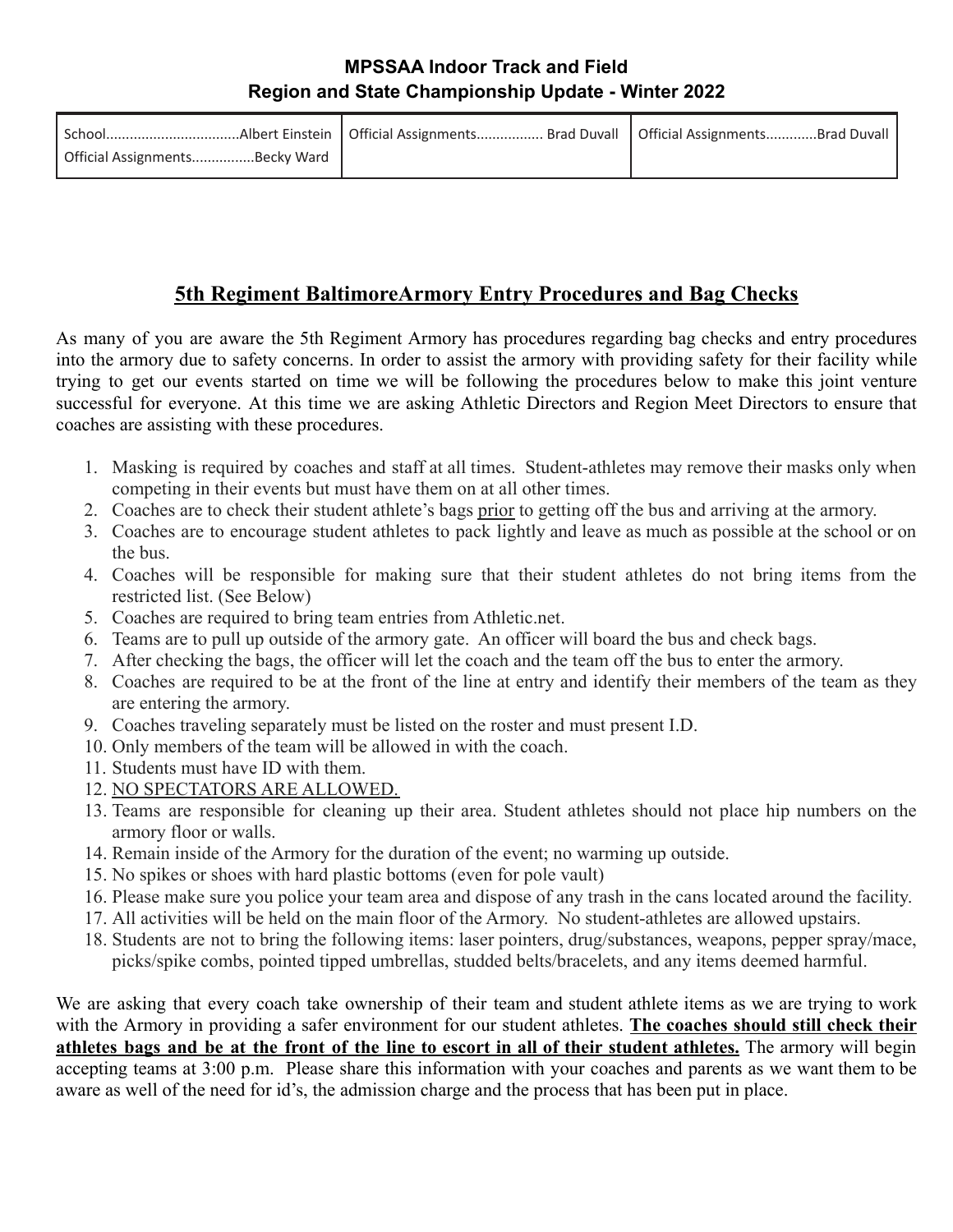With your assistance, patience and understanding, we are sure that we can make this a win – win situation while providing a safer environment and experience for the student athletes of the MPSSAA.